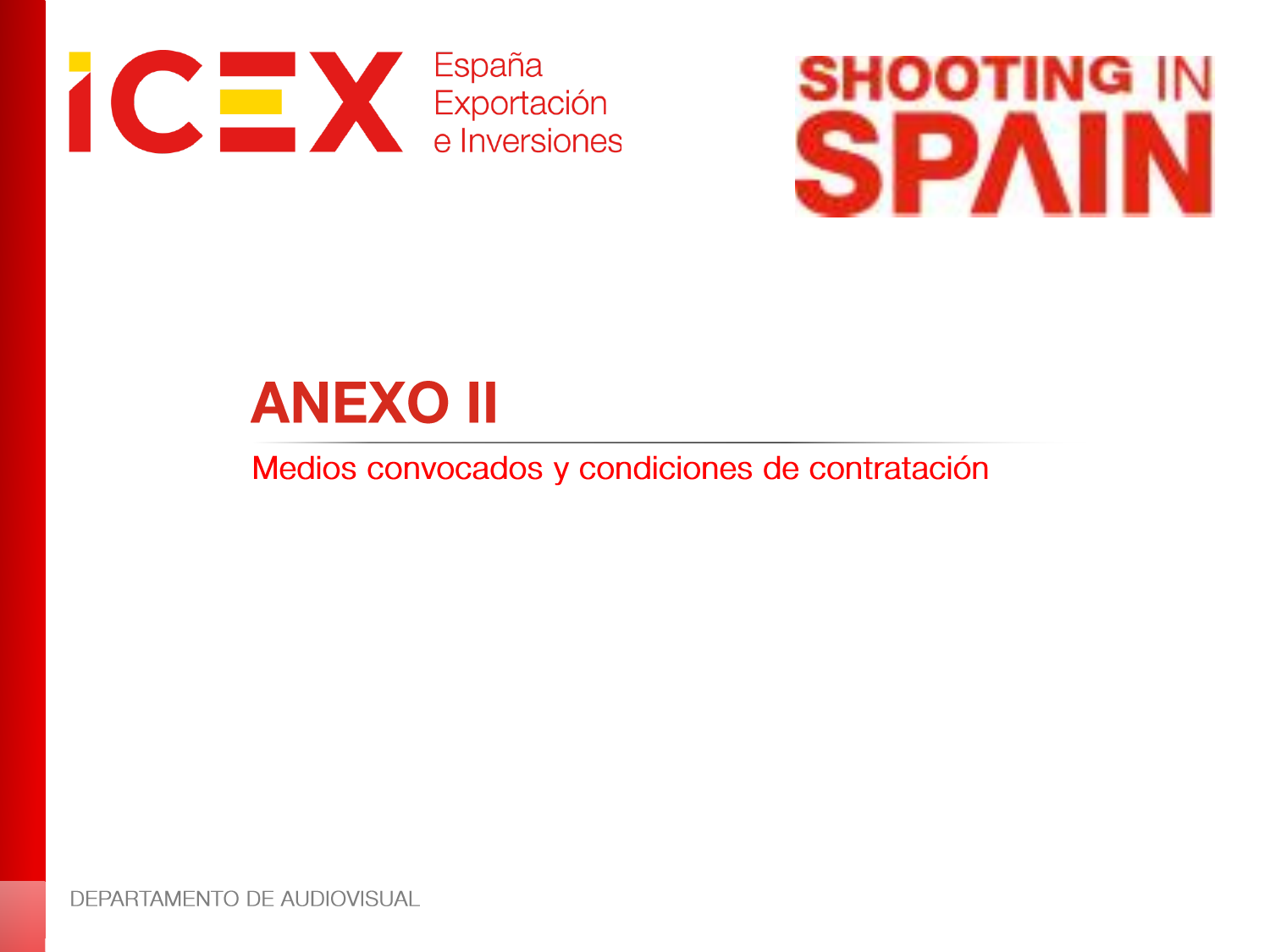

**Tarifas y Contactos** 

Índice



 $2$  Location International Magazine

 $3$  The Location Guide



Departamento de Audiovisual ICEX ESPAÑA EXPORTACIÓN E INVERSIONES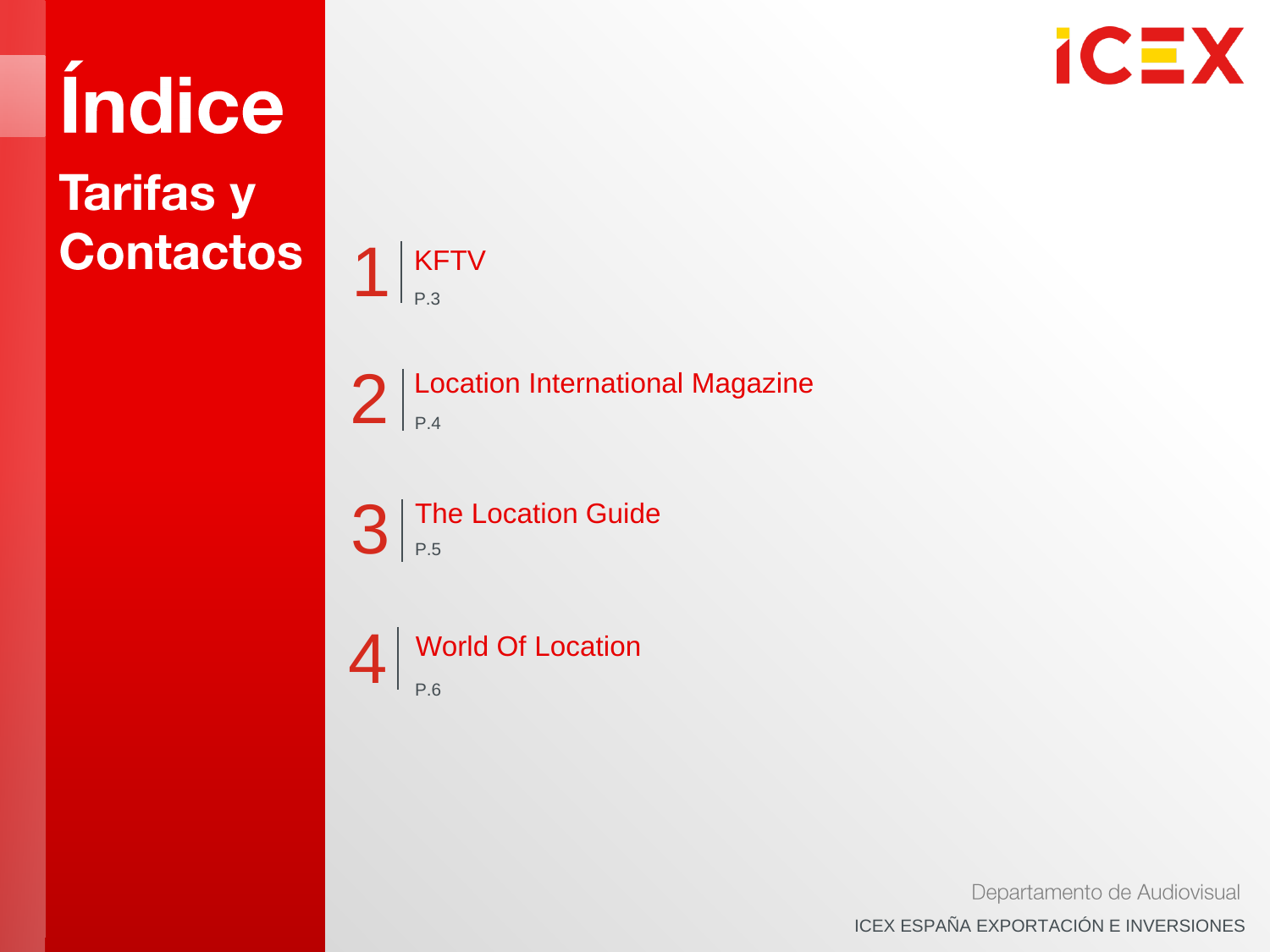

| <b>MODALIDAD PUBLICITARIA</b>                                          | <b>Base</b><br><b>Imponible</b> | Precio 21%<br><b>IVA</b> incluido |
|------------------------------------------------------------------------|---------------------------------|-----------------------------------|
| <b>PRINT &amp; DIGITAL EDITIONS</b>                                    |                                 |                                   |
| 1 pag. (240mm (H) x 170mm (W) plus 3mm bleed)                          | 1.038,10€                       | 1.256,10€                         |
| 1/2 Pg. (107mm (H) x 145mm (W))                                        | 644,00€                         | 779,24€                           |
| Back cover (240mm (H) x 170mm (W) plus 3mm bleed)                      | 996,80€                         | 1.206,13€                         |
| Other (DPS Advertorial)                                                | 1.407,70€                       | 1.703,32€                         |
| <b>ONLINE</b>                                                          |                                 |                                   |
| Regular banner web (per month) (Jpeg, png or animated                  |                                 |                                   |
| gif   Max fi le size is 1mb unless otherwise stated                    |                                 |                                   |
| Dimensions: Width: 728px x Height: 90px)                               | 830,27€                         | 1.004,63€                         |
| Regular Banner weekly newsletter (per newsletter)                      |                                 |                                   |
| (Dimensions: Width: 728px x Height: 90px)                              | 498,40€                         | 603,06€                           |
| Regular Banner daily newsletter (per newsletter)                       |                                 |                                   |
| (Dimensions: Width: 728px x Height: 90px)                              | 498,40€                         | 603,06€                           |
| E-blast or Mailer (one solus email)                                    | 2.076,20€                       | 2.512,20€                         |
| <b>SPECIAL OFFERS &amp; PACKAGES</b>                                   |                                 |                                   |
| <b>KFTV Talk sponsorship</b>                                           | 4.151,70€                       | 5.023,56€                         |
| International studio supplement sponsorship (To be<br>publish in 2022) |                                 | 4.151,70 € 5.023,56 €             |

· Se admitirán otros tamaños negociados con la revista.

Departamento de Audiovisual 3 ICEX ESPAÑA EXPORTACIÓN E INVERSIONES

### **Worldwide locations** and production services

**KFTV** 

**KEMPS FILM TV** INTERNATIONAL PRODUCTION GUIDE

Insights, analysis and expert guidance

**ZAGREB / CROAT** 

The bridge between west and eas

**CROATIA DOG** 

**BRAFFING MAIL III** 

#### **CONTACTO Revista**

Laurenz Puddick laurenz@kftv.com +44 7714 135090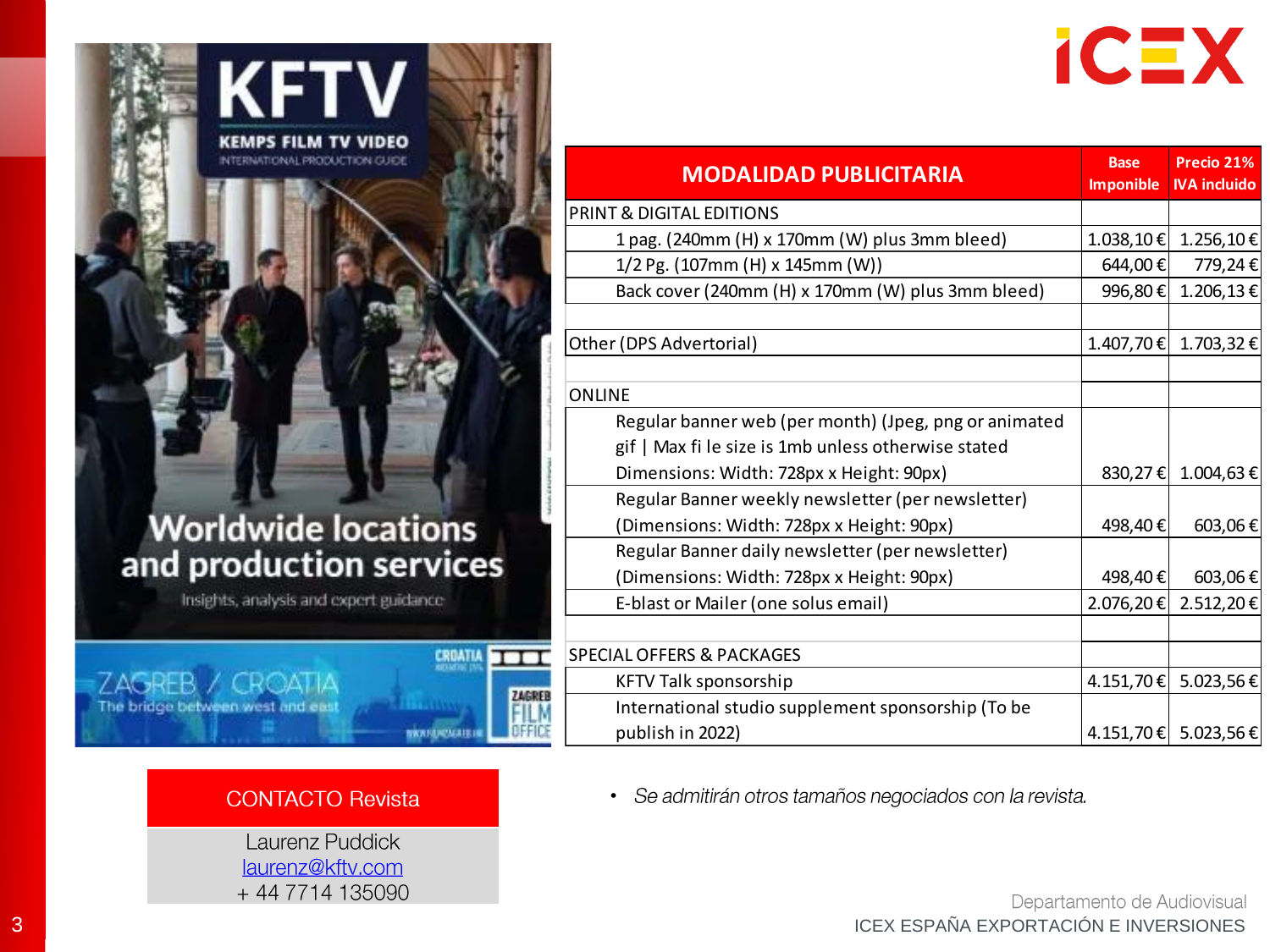



| <b>MODALIDAD PUBLICITARIA</b>       | <b>Base</b> | Precio 21%<br>Imponible   IVA incluido |
|-------------------------------------|-------------|----------------------------------------|
| <b>PRINT &amp; DIGITAL EDITIONS</b> |             |                                        |
| 1 pag. (240 mm x 330 mm)            |             | 2.940,00 € 3.557,40 €                  |
| 1/2 Pg. (210 x 142)                 |             | 1.890,00 € 2.286,90 €                  |
| $1/4$ Pg. (210 x 68)                |             | 1.540,00 € 1.863,40 €                  |
| Back Cover (240mm x 330mm           |             | 3.465,00 € 4.192,65 €                  |

· Se admitirán otros tamaños negociados con la revista.

#### **CONTACTO Revista**

Lisa Ray Iray@boutiqueeditions.com

En al de Audiovisual<br>44 1798 662955 HAT 7798 662955 HAT 1798 662955 HAT 1798 662955 HAT 1998 EXPORTACIÓN E INVERSIONES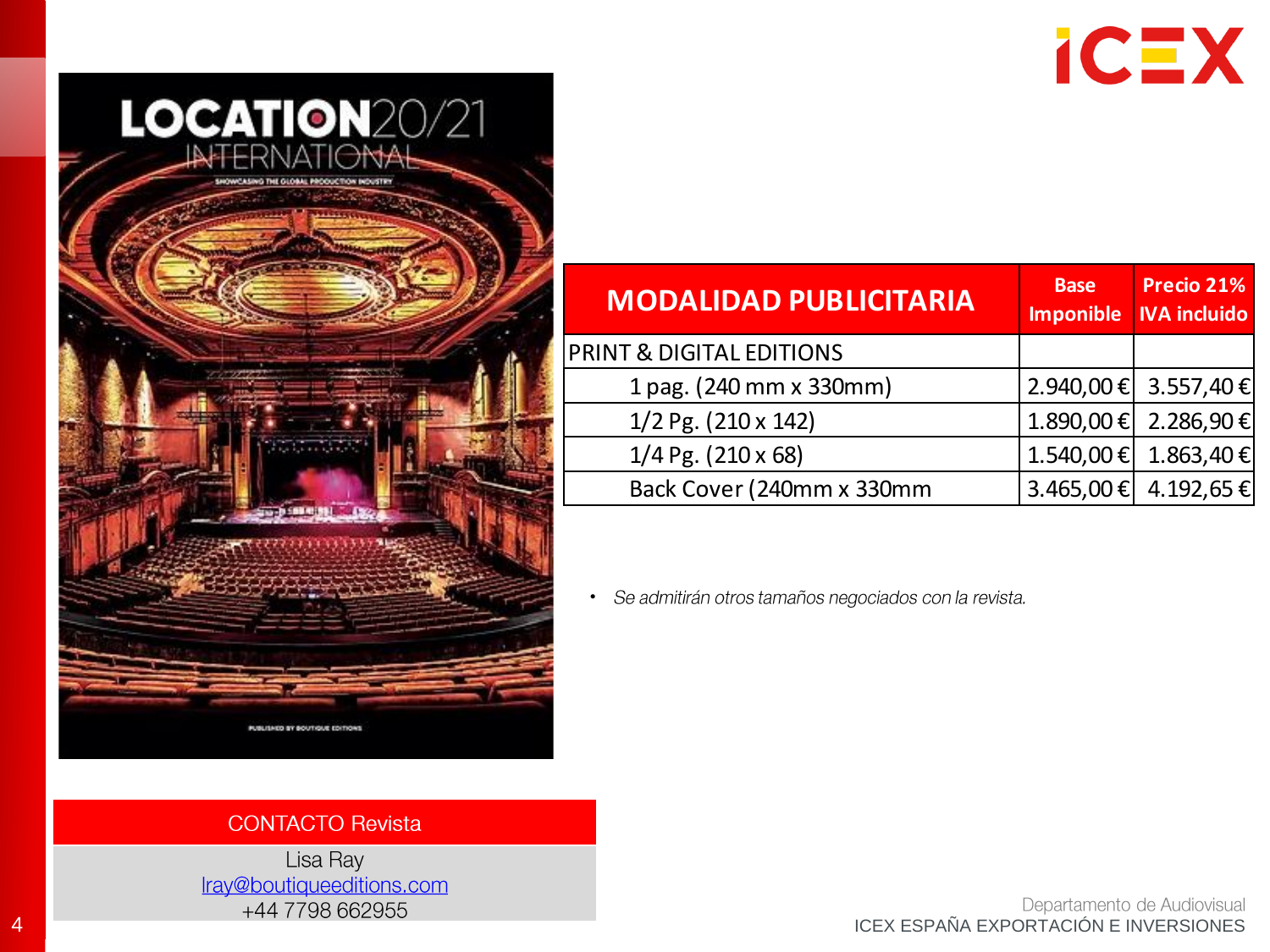



| <b>COMMERCIAL AND INCOME.</b> | <b>CRYING OUT FOR CREW</b>                                                                                                                                                | LAST CALL FOR INDIE FILM?                                                        | _____________ |
|-------------------------------|---------------------------------------------------------------------------------------------------------------------------------------------------------------------------|----------------------------------------------------------------------------------|---------------|
|                               | . As him and drama production I monetered foaturis pattle for<br><b>Freezot, Porticle &amp; Continued Richard Littletic Exclusive, Process at the State Hillstock and</b> | ,我们也不能在这里,我们也不能在这里的时候,我们也不能在这里的时候,我们也不能会在这里的时候,我们也不能会在这里的时候,我们也不能会在这里的时候,我们也不能会在 |               |



**A**thelocationguide

#### **CONTACTO Revista**

Rodrigo Carrasco rodrigo.carrasco@thelocationguide.com +44 20 7036 0026

| <b>MODALIDAD PUBLICITARIA</b>              | <b>Base</b><br><b>Imponible</b> | Precio 21%<br><b>IVA incluido</b> |
|--------------------------------------------|---------------------------------|-----------------------------------|
| <b>PRINT&amp;DIGITAL EDITIONS</b>          |                                 |                                   |
| 1 pag                                      | 2.128,00€                       | 2.574,88€                         |
| $1/2$ pag                                  | 1.116,50€                       | 1.350,97€                         |
| $1/4$ pag                                  | 609,00€                         | 736,89€                           |
| Banner 1/8 page                            | 339,50€                         | 410,80€                           |
| $1/3$ page                                 | 780,50€                         | 944,41€                           |
| Inside Front cover                         | 2.660,00€                       | 3.218,60€                         |
| <b>Outside Back Cover</b>                  | 3.871,00€                       | 4.683,91€                         |
| <b>Inside Back Cover</b>                   | 2.226,00€                       | 2.693,46€                         |
| Double Page Spread                         | 3.192,00€                       | 3.862,32€                         |
| <b>Front Cover Gatefold</b>                | 8.708,00€                       | 10.536,68€                        |
| <b>ONLINE</b> (per year)                   |                                 |                                   |
| MPU banner directory (2 available)         | 2.856,00€                       | 3.455,76€                         |
| MPU banner Spain directory (2 available)   | 2.443,00€                       | 2.956,03€                         |
| <b>Button Banner in newsletter</b>         | 1.680,00€                       | 2.032,80€                         |
| <b>Button Banner in Latest section</b>     | 2.030,00€                       | 2.456,30€                         |
| Button Banner in Spain directory           | 1.652,00€                       | 1.998,92€                         |
| <b>Button Banner in Homepage</b>           | 2.240,00€                       | 2.710,40€                         |
| Online Gold listing                        | 387,10€                         | 468,39€                           |
| <b>Online Silver listing</b>               | 314,30€                         | 380,30€                           |
| <b>Online Enhanced listing</b>             | 210,00€                         | 254,10€                           |
| <b>Makers &amp; Shakers Award ceremony</b> |                                 |                                   |
| <b>Headline Sponsor</b>                    |                                 | 20.160,00 € 24.393,60 €           |
| Category Sponsor                           | 4.032,00€                       | 4.878,72€                         |
| Gold Sponsor                               | 2.415,00 €                      | 2.922,15€                         |
| Silver Sponsor                             | 1.613,50€                       | 1.952,34€                         |
| <b>Bronze Sponsor</b>                      | 966,00€                         | 1.168,86€                         |
| Full Page ad printed programme             | 402,50€                         | 487,03€                           |
| Half page ad printed programme             | 241,50€                         | 292,22€                           |

\*Se admitirán otros tamaños negociados con la revistas.